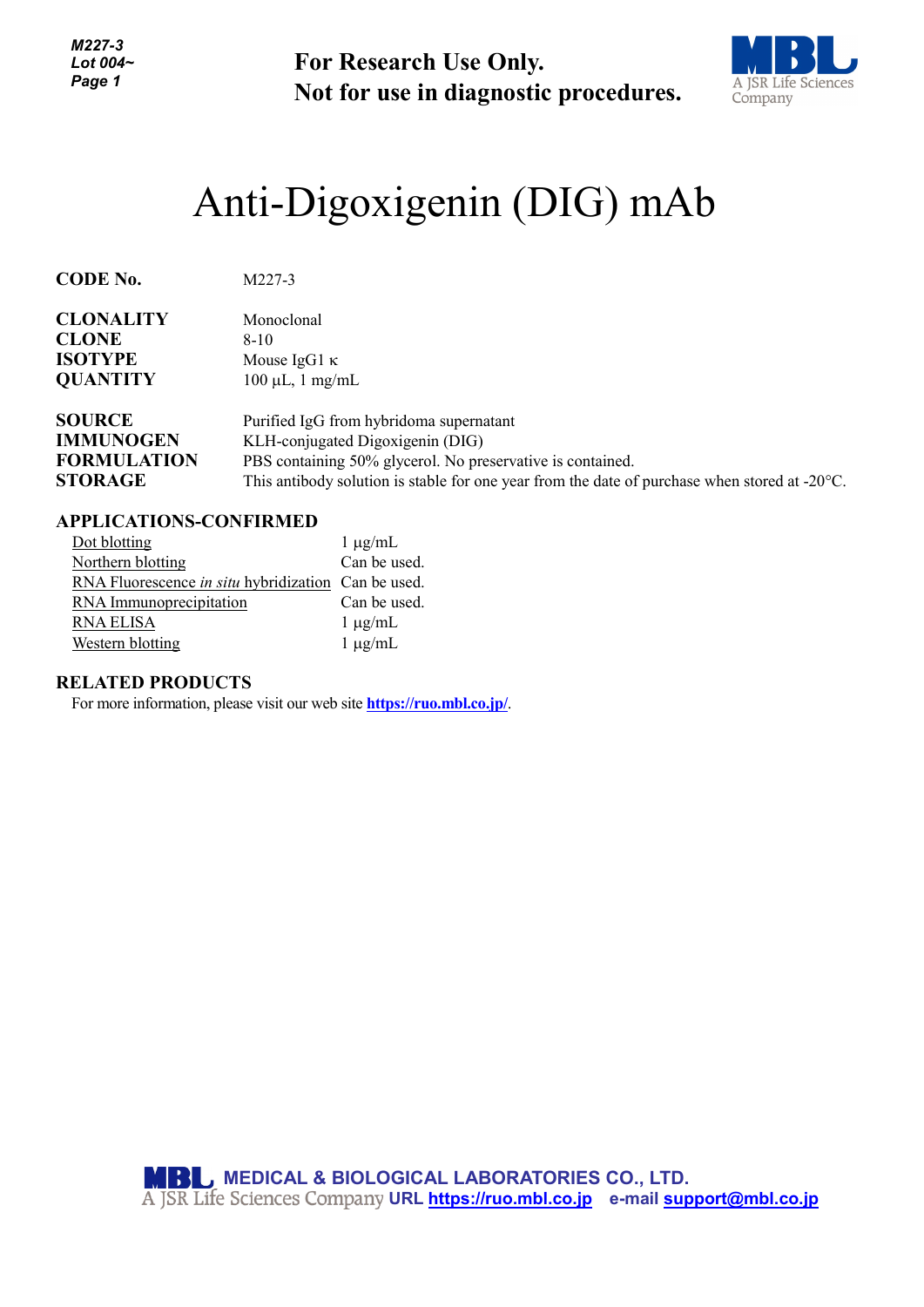The descriptions of the following protocols are examples. Each user should determine the appropriate condition.

### **Dot blotting**

*Dot blotting was performed using DIG Wash and Block Buffer Set (Sigma-Aldrich; code no. 11585762001). For more information, please contact Sigma-Aldrich Co. LLC.*

- 1) Sample preparation:
	- a) Prepare RNA samples by appropriate method (e.g., Digoxigenin (DIG) labeling RNA by *in vitro* transcription).
	- b) Heat the RNA samples at 80°C for 2 min., then quench at 4°C for 5 min.
- 2) Blot 1 µL of different concentrations of the RNA samples onto a nitrocellulose membrane.
- 3) Cross-link the RNA samples using UV illuminator.
- 4) To reduce nonspecific binding, soak the membrane in Blocking Buffer for 30 min. at room temperature.
- 5) Incubate the membrane with primary antibody diluted with Blocking Buffer as suggested in the **APPLICATIONS** for 1 hr. at room temperature. (The concentration of antibody will depend on the conditions.)
- 6) Wash the membrane with Wash Buffer (15 min. x 2).
- 7) Incubate the membrane with 1:5,000 of Anti-IgG (Mouse) pAb-HRP (MBL, code no. 330) diluted with Blocking Buffer for 1 hr. at room temperature.
- 8) Wash the membrane with Wash Buffer (15 min. x 2).
- 9) Wash the membrane with Wash Buffer (3 min. x 1).
- 10) Wipe excess buffer on the membrane, then incubate it with appropriate chemiluminescence reagent for 1 min. Remove extra reagent from the membrane by dabbing with paper towel, and seal it in plastic wrap.
- 11) Expose for 3 min. with ImageQuant LAS 4000 imaging system (Fujifilm). The condition for exposure and development may vary.



### *Dot blot analysis of Digoxigenin (DIG)-labeled RNA*

Sample: DIG-labeled RNA synthesized by *in vitro* transcription from *lacZ*-encoding cDNA (RefSeq ID: NC\_007779.1, region 363130-364149)

<Immunoblot> Lane 1: Anti-Digoxigenin (DIG) mAb (M227-3) Lane 2: Mouse IgG1 (isotype control) (M075-3)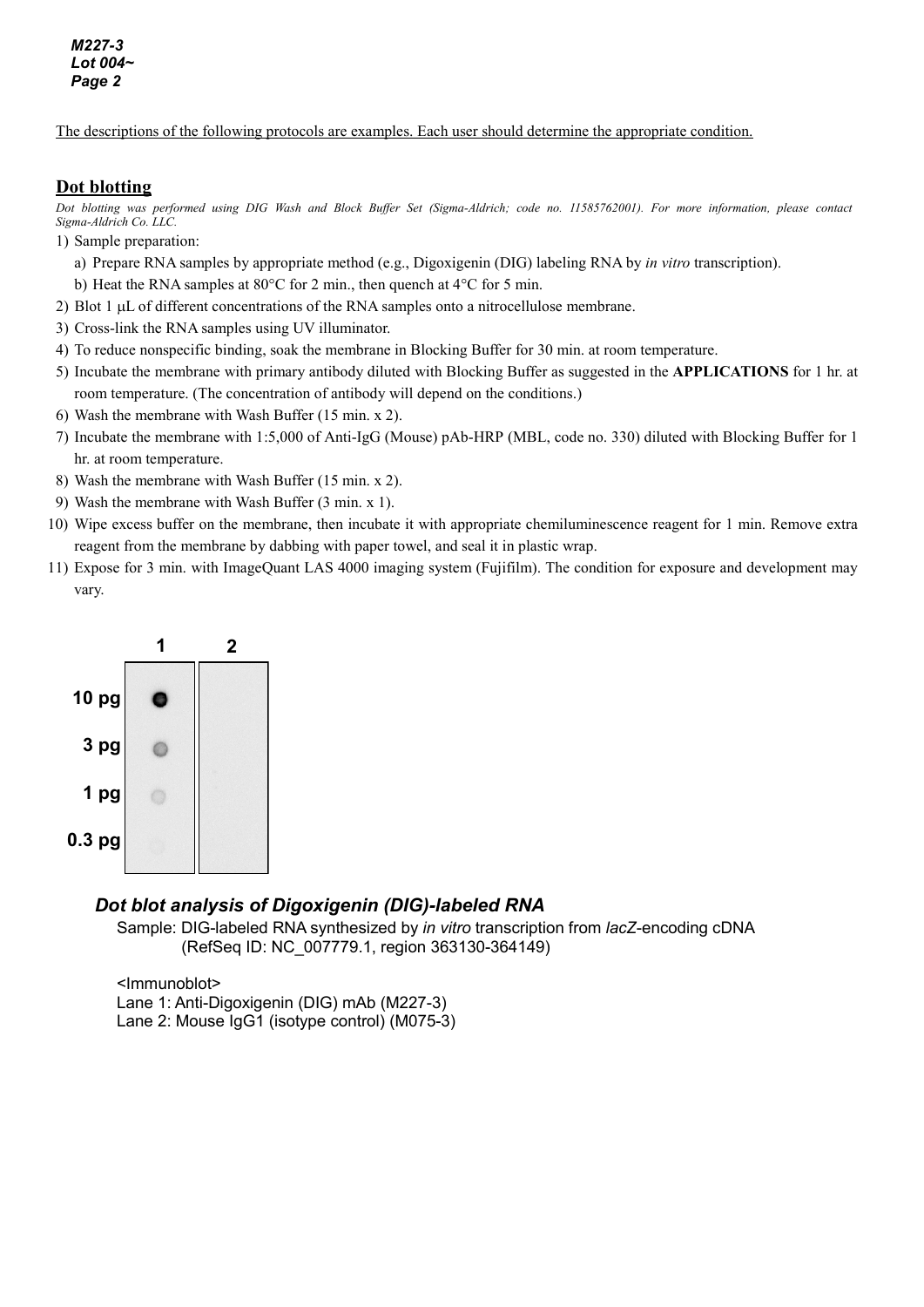*M227-3 Lot 004~ Page 3*

## **Northern blotting**



## **RNA Fluorescence** *in situ* **hybridization (RNA FISH)**



# *Fluorescence in situ hybridization of MALAT1 ncRNA*

Cells: HeLa Probe: *MALAT1* ncRNA (RefSeq ID: NR\_002819.3, region 6641-7113) Antibody: Anti-Digoxigenin (DIG) mAb (M227-3), 1 µg/mL

## **RNA immunoprecipitation**



## *RNA immunoprecipitation of DIG-labeled RNA*

Sample: DIG-labeled RNA synthesized by *in vitro* transcription from *lacZ*-encoding cDNA (RefSeq ID: NC\_007779.1, region 363130-364149) Antibody: Anti-Digoxigenin (DIG) mAb (M227-3), 10 µg

Mouse IgG1 (isotype control) (M075-3), 10 µg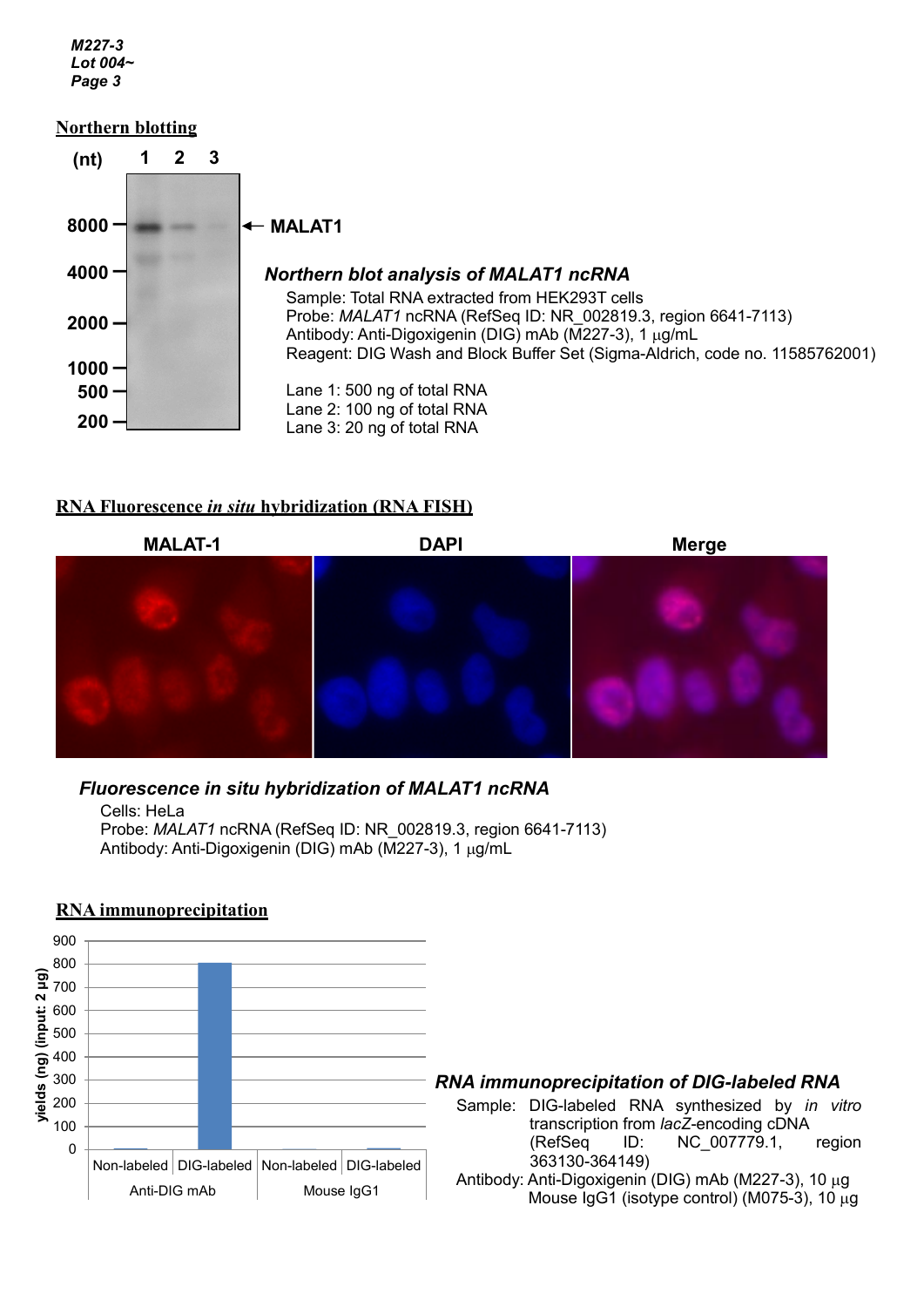*M227-3 Lot 004~ Page 4*

# **RNA ELISA**

- 1) Add 50 µL/well of Poly-L-lysine solution (Sigma-Aldrich, code no. P4832-50ML) diluted with nuclease-free water to the 96-well plate. Incubate for 1 hr. at 37°C.
- 2) Wash the plate 3 times with nuclease-free water.
- 3) Sample preparation:
	- a) Prepare RNA samples by appropriate method (e.g., Digoxigenin (DIG) labeling RNA by *in vitro* transcription).
- b) Heat RNA samples diluted with nuclease-free water at 80°C for 2 min., then quench at 4°C for 5 min.
- 4) Add 50 µL/well of RNA samples to the Poly-L-lysine-coated 96-well plate. Incubate for 1 hr. at room temperature.
- 5) Wash the plate 3 times with PBS.
- 6) Add 150 µL/well of Blocking Buffer [Blocking Reagent-N101 (NOF CORPORATION, code no. S410-03012), 5-fold dilution with nuclease-free water]. Incubate for 1 hr. at room temperature.
- 7) Wash the plate 3 times with PBS-T (0.05% Tween-20 in PBS).
- 8) Add 50 µL/well of primary antibody diluted with PBS as suggested in the **APPLICATIONS.** Incubate for 1 hr. at room temperature. (The concentration of antibody will depend on the conditions.)
- 9) Wash the plate 3 times with PBS-T.
- 10) Add 50 µL/well of 1:10,000 Anti-IgG (Mouse) pAb-HRP (MBL, code no. 330) diluted with PBS. Incubate for 1 hr. at room temperature.
- 11) Wash the plate 3 times with PBS-T.
- 12) Add 50 µL/well of substrate solution (ex. TMB). Incubate for appropriate time at room temperature.
- 13) Add 50  $\mu$ L/well of stop solution (ex. 1.5 N H<sub>3</sub>PO<sub>4</sub> in distilled water.).
- 14) Read absorbance at 450 nm.